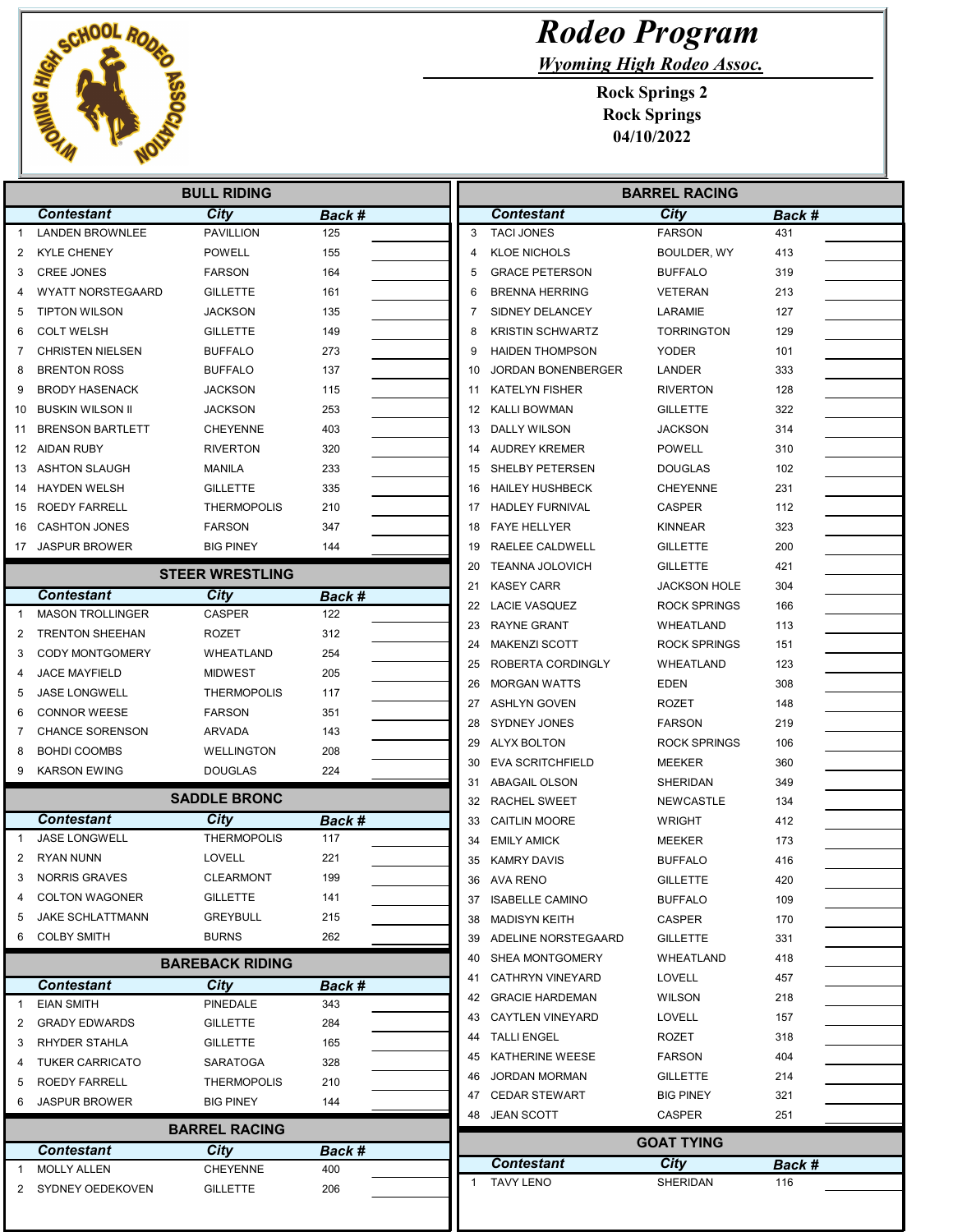

Ī Г

## Rodeo Program

Wyoming High Rodeo Assoc.

| City<br><b>Contestant</b><br><b>Contestant</b><br>City<br>Back #<br><b>KENNEDY SHEEHAN</b><br><b>HAZEN CAMINO</b><br><b>BUFFALO</b><br>$\overline{2}$<br>ROZET<br>28<br>121<br>PEITYN MANOR<br><b>GILLETTE</b><br>118<br><b>KYLER CLARK</b><br><b>YODER</b><br>3<br>29<br><b>TALLI ENGEL</b><br><b>ROZET</b><br>318<br>30<br><b>MASON SORENSEN</b><br><b>YODER</b><br>4<br><b>RAYNE GRANT</b><br><b>WHEATLAND</b><br><b>CODY MONTGOMERY</b><br>WHEATLAND<br>5<br>113<br>31<br>RAELEE CALDWELL<br><b>GILLETTE</b><br>200<br>32 TEAGEN BINDER<br><b>MERINO</b><br>6<br><b>ROCK SPRINGS</b><br>ALYX BOLTON<br>106<br>7<br><b>BREAKAWAY ROPING</b><br><b>CAITLIN MOORE</b><br><b>WRIGHT</b><br>412<br>8<br><b>Contestant</b><br>City<br><b>EDEN</b><br>308<br>9<br><b>MORGAN WATTS</b><br><b>GRACE PETERSON</b><br><b>BUFFALO</b><br>$\mathbf{1}$<br><b>KAELEY HUTCHISON</b><br><b>ROZET</b><br>410<br>10<br>$\overline{2}$<br><b>FAYE HELLYER</b><br><b>KINNEAR</b><br>JORDAN BONENBERGER<br>LANDER<br>333<br>11<br>3<br><b>TAVY LENO</b><br>SHERIDAN<br>JYMIE ADAMSON<br><b>BUFFALO</b><br>303<br>12<br><b>KAMRY DAVIS</b><br><b>BUFFALO</b><br>4<br><b>SARA MONTGOMERY</b><br>WHEATLAND<br>172<br>13<br>5<br><b>CATHRYN VINEYARD</b><br>LOVELL<br><b>HAIDEN THOMPSON</b><br><b>YODER</b><br>101<br>14<br>SYDNEY JONES<br><b>FARSON</b><br>6<br><b>JEAN SCOTT</b><br>CASPER<br>251<br>15<br><b>SARA MONTGOMERY</b><br>WHEATLAND<br>7<br><b>ABAGAIL OLSON</b><br>SHERIDAN<br>349<br>16<br><b>KAELEY HUTCHISON</b><br><b>ROZET</b><br>8<br>17 ASPEN TURNER<br>LARAMIE<br>425<br><b>AUDREY KREMER</b><br><b>POWELL</b><br>9<br><b>ISABELLE CAMINO</b><br><b>BUFFALO</b><br>109<br>18<br>SHELBY PETERSEN<br><b>DOUGLAS</b><br>10<br>KATHERINE WEESE<br><b>FARSON</b><br>404<br>19<br><b>MORGAN WATTS</b><br><b>EDEN</b><br>11<br>142<br><b>CLAIRE KNERR</b><br>LARAMIE<br>20<br><b>HADLEY FURNIVAL</b><br>12<br><b>CASPER</b><br>216<br>21 ROZLYN HERREN<br><b>GILLETTE</b><br>13<br><b>CAITLIN MOORE</b><br><b>WRIGHT</b><br><b>TIE DOWN CALF ROPING</b><br>14<br><b>JEAN SCOTT</b><br>CASPER<br><b>CEDAR STEWART</b><br><b>BIG PINEY</b><br><b>Contestant</b><br>City<br>Back #<br>15<br><b>TORRINGTON</b><br>SID PETERSEN<br>311<br><b>TACI JONES</b><br><b>FARSON</b><br>16<br>-1<br><b>KEYTON HAYDEN</b><br><b>GILLETTE</b><br>309<br>SHEA MONTGOMERY<br>2<br>WHEATLAND<br>17<br><b>THOMAS GOOLD</b><br><b>HANNA GRIEMSMAN</b><br><b>WORLAND</b><br>DOUGLAS<br>209<br>18<br>3<br><b>KASHTON REYNOLDS</b><br><b>ROZET</b><br>207<br>SYDNEY OEDEKOVEN<br><b>GILLETTE</b><br>19<br>4<br><b>JACE MAYFIELD</b><br><b>MIDWEST</b><br>205<br>20<br><b>ROZLYN HERREN</b><br><b>GILLETTE</b><br>5<br><b>CORYJAMES BOMHOFF</b><br><b>CHEYENNE</b><br>257<br>21<br><b>JYMIE ADAMSON</b><br><b>BUFFALO</b><br>6<br><b>JASE LONGWELL</b><br><b>THERMOPOLIS</b><br>117<br><b>SHARIANNE BROWER</b><br><b>BIG PINEY</b><br>7<br>22<br><b>JAYCE SORENSEN</b><br>307<br><b>GRACIE HARDEMAN</b><br>8<br>GREYBULL<br>23<br><b>WILSON</b><br><b>CANNON CAMPBELL</b><br>201<br><b>KENNEDY SHEEHAN</b><br>9<br>SHOSHONI<br>24<br>ROZET | Back #<br>316<br>211<br>313<br>254<br>150<br>Back #<br>319<br>323<br>116<br>416<br>457<br>219<br>172<br>410<br>310<br>102 |
|----------------------------------------------------------------------------------------------------------------------------------------------------------------------------------------------------------------------------------------------------------------------------------------------------------------------------------------------------------------------------------------------------------------------------------------------------------------------------------------------------------------------------------------------------------------------------------------------------------------------------------------------------------------------------------------------------------------------------------------------------------------------------------------------------------------------------------------------------------------------------------------------------------------------------------------------------------------------------------------------------------------------------------------------------------------------------------------------------------------------------------------------------------------------------------------------------------------------------------------------------------------------------------------------------------------------------------------------------------------------------------------------------------------------------------------------------------------------------------------------------------------------------------------------------------------------------------------------------------------------------------------------------------------------------------------------------------------------------------------------------------------------------------------------------------------------------------------------------------------------------------------------------------------------------------------------------------------------------------------------------------------------------------------------------------------------------------------------------------------------------------------------------------------------------------------------------------------------------------------------------------------------------------------------------------------------------------------------------------------------------------------------------------------------------------------------------------------------------------------------------------------------------------------------------------------------------------------------------------------------------------------------------------------------------------------------------------------------------------------------------------------------------------------------------------------------------------------------------------------------------------------------------------------------------------------------------------------------------------------------------------------------------------------------------------------------------------------------------------------|---------------------------------------------------------------------------------------------------------------------------|
|                                                                                                                                                                                                                                                                                                                                                                                                                                                                                                                                                                                                                                                                                                                                                                                                                                                                                                                                                                                                                                                                                                                                                                                                                                                                                                                                                                                                                                                                                                                                                                                                                                                                                                                                                                                                                                                                                                                                                                                                                                                                                                                                                                                                                                                                                                                                                                                                                                                                                                                                                                                                                                                                                                                                                                                                                                                                                                                                                                                                                                                                                                                |                                                                                                                           |
|                                                                                                                                                                                                                                                                                                                                                                                                                                                                                                                                                                                                                                                                                                                                                                                                                                                                                                                                                                                                                                                                                                                                                                                                                                                                                                                                                                                                                                                                                                                                                                                                                                                                                                                                                                                                                                                                                                                                                                                                                                                                                                                                                                                                                                                                                                                                                                                                                                                                                                                                                                                                                                                                                                                                                                                                                                                                                                                                                                                                                                                                                                                |                                                                                                                           |
|                                                                                                                                                                                                                                                                                                                                                                                                                                                                                                                                                                                                                                                                                                                                                                                                                                                                                                                                                                                                                                                                                                                                                                                                                                                                                                                                                                                                                                                                                                                                                                                                                                                                                                                                                                                                                                                                                                                                                                                                                                                                                                                                                                                                                                                                                                                                                                                                                                                                                                                                                                                                                                                                                                                                                                                                                                                                                                                                                                                                                                                                                                                |                                                                                                                           |
|                                                                                                                                                                                                                                                                                                                                                                                                                                                                                                                                                                                                                                                                                                                                                                                                                                                                                                                                                                                                                                                                                                                                                                                                                                                                                                                                                                                                                                                                                                                                                                                                                                                                                                                                                                                                                                                                                                                                                                                                                                                                                                                                                                                                                                                                                                                                                                                                                                                                                                                                                                                                                                                                                                                                                                                                                                                                                                                                                                                                                                                                                                                |                                                                                                                           |
|                                                                                                                                                                                                                                                                                                                                                                                                                                                                                                                                                                                                                                                                                                                                                                                                                                                                                                                                                                                                                                                                                                                                                                                                                                                                                                                                                                                                                                                                                                                                                                                                                                                                                                                                                                                                                                                                                                                                                                                                                                                                                                                                                                                                                                                                                                                                                                                                                                                                                                                                                                                                                                                                                                                                                                                                                                                                                                                                                                                                                                                                                                                |                                                                                                                           |
|                                                                                                                                                                                                                                                                                                                                                                                                                                                                                                                                                                                                                                                                                                                                                                                                                                                                                                                                                                                                                                                                                                                                                                                                                                                                                                                                                                                                                                                                                                                                                                                                                                                                                                                                                                                                                                                                                                                                                                                                                                                                                                                                                                                                                                                                                                                                                                                                                                                                                                                                                                                                                                                                                                                                                                                                                                                                                                                                                                                                                                                                                                                |                                                                                                                           |
|                                                                                                                                                                                                                                                                                                                                                                                                                                                                                                                                                                                                                                                                                                                                                                                                                                                                                                                                                                                                                                                                                                                                                                                                                                                                                                                                                                                                                                                                                                                                                                                                                                                                                                                                                                                                                                                                                                                                                                                                                                                                                                                                                                                                                                                                                                                                                                                                                                                                                                                                                                                                                                                                                                                                                                                                                                                                                                                                                                                                                                                                                                                |                                                                                                                           |
|                                                                                                                                                                                                                                                                                                                                                                                                                                                                                                                                                                                                                                                                                                                                                                                                                                                                                                                                                                                                                                                                                                                                                                                                                                                                                                                                                                                                                                                                                                                                                                                                                                                                                                                                                                                                                                                                                                                                                                                                                                                                                                                                                                                                                                                                                                                                                                                                                                                                                                                                                                                                                                                                                                                                                                                                                                                                                                                                                                                                                                                                                                                |                                                                                                                           |
|                                                                                                                                                                                                                                                                                                                                                                                                                                                                                                                                                                                                                                                                                                                                                                                                                                                                                                                                                                                                                                                                                                                                                                                                                                                                                                                                                                                                                                                                                                                                                                                                                                                                                                                                                                                                                                                                                                                                                                                                                                                                                                                                                                                                                                                                                                                                                                                                                                                                                                                                                                                                                                                                                                                                                                                                                                                                                                                                                                                                                                                                                                                |                                                                                                                           |
|                                                                                                                                                                                                                                                                                                                                                                                                                                                                                                                                                                                                                                                                                                                                                                                                                                                                                                                                                                                                                                                                                                                                                                                                                                                                                                                                                                                                                                                                                                                                                                                                                                                                                                                                                                                                                                                                                                                                                                                                                                                                                                                                                                                                                                                                                                                                                                                                                                                                                                                                                                                                                                                                                                                                                                                                                                                                                                                                                                                                                                                                                                                |                                                                                                                           |
|                                                                                                                                                                                                                                                                                                                                                                                                                                                                                                                                                                                                                                                                                                                                                                                                                                                                                                                                                                                                                                                                                                                                                                                                                                                                                                                                                                                                                                                                                                                                                                                                                                                                                                                                                                                                                                                                                                                                                                                                                                                                                                                                                                                                                                                                                                                                                                                                                                                                                                                                                                                                                                                                                                                                                                                                                                                                                                                                                                                                                                                                                                                |                                                                                                                           |
|                                                                                                                                                                                                                                                                                                                                                                                                                                                                                                                                                                                                                                                                                                                                                                                                                                                                                                                                                                                                                                                                                                                                                                                                                                                                                                                                                                                                                                                                                                                                                                                                                                                                                                                                                                                                                                                                                                                                                                                                                                                                                                                                                                                                                                                                                                                                                                                                                                                                                                                                                                                                                                                                                                                                                                                                                                                                                                                                                                                                                                                                                                                |                                                                                                                           |
|                                                                                                                                                                                                                                                                                                                                                                                                                                                                                                                                                                                                                                                                                                                                                                                                                                                                                                                                                                                                                                                                                                                                                                                                                                                                                                                                                                                                                                                                                                                                                                                                                                                                                                                                                                                                                                                                                                                                                                                                                                                                                                                                                                                                                                                                                                                                                                                                                                                                                                                                                                                                                                                                                                                                                                                                                                                                                                                                                                                                                                                                                                                |                                                                                                                           |
|                                                                                                                                                                                                                                                                                                                                                                                                                                                                                                                                                                                                                                                                                                                                                                                                                                                                                                                                                                                                                                                                                                                                                                                                                                                                                                                                                                                                                                                                                                                                                                                                                                                                                                                                                                                                                                                                                                                                                                                                                                                                                                                                                                                                                                                                                                                                                                                                                                                                                                                                                                                                                                                                                                                                                                                                                                                                                                                                                                                                                                                                                                                |                                                                                                                           |
|                                                                                                                                                                                                                                                                                                                                                                                                                                                                                                                                                                                                                                                                                                                                                                                                                                                                                                                                                                                                                                                                                                                                                                                                                                                                                                                                                                                                                                                                                                                                                                                                                                                                                                                                                                                                                                                                                                                                                                                                                                                                                                                                                                                                                                                                                                                                                                                                                                                                                                                                                                                                                                                                                                                                                                                                                                                                                                                                                                                                                                                                                                                |                                                                                                                           |
|                                                                                                                                                                                                                                                                                                                                                                                                                                                                                                                                                                                                                                                                                                                                                                                                                                                                                                                                                                                                                                                                                                                                                                                                                                                                                                                                                                                                                                                                                                                                                                                                                                                                                                                                                                                                                                                                                                                                                                                                                                                                                                                                                                                                                                                                                                                                                                                                                                                                                                                                                                                                                                                                                                                                                                                                                                                                                                                                                                                                                                                                                                                |                                                                                                                           |
|                                                                                                                                                                                                                                                                                                                                                                                                                                                                                                                                                                                                                                                                                                                                                                                                                                                                                                                                                                                                                                                                                                                                                                                                                                                                                                                                                                                                                                                                                                                                                                                                                                                                                                                                                                                                                                                                                                                                                                                                                                                                                                                                                                                                                                                                                                                                                                                                                                                                                                                                                                                                                                                                                                                                                                                                                                                                                                                                                                                                                                                                                                                |                                                                                                                           |
|                                                                                                                                                                                                                                                                                                                                                                                                                                                                                                                                                                                                                                                                                                                                                                                                                                                                                                                                                                                                                                                                                                                                                                                                                                                                                                                                                                                                                                                                                                                                                                                                                                                                                                                                                                                                                                                                                                                                                                                                                                                                                                                                                                                                                                                                                                                                                                                                                                                                                                                                                                                                                                                                                                                                                                                                                                                                                                                                                                                                                                                                                                                |                                                                                                                           |
|                                                                                                                                                                                                                                                                                                                                                                                                                                                                                                                                                                                                                                                                                                                                                                                                                                                                                                                                                                                                                                                                                                                                                                                                                                                                                                                                                                                                                                                                                                                                                                                                                                                                                                                                                                                                                                                                                                                                                                                                                                                                                                                                                                                                                                                                                                                                                                                                                                                                                                                                                                                                                                                                                                                                                                                                                                                                                                                                                                                                                                                                                                                | 308                                                                                                                       |
|                                                                                                                                                                                                                                                                                                                                                                                                                                                                                                                                                                                                                                                                                                                                                                                                                                                                                                                                                                                                                                                                                                                                                                                                                                                                                                                                                                                                                                                                                                                                                                                                                                                                                                                                                                                                                                                                                                                                                                                                                                                                                                                                                                                                                                                                                                                                                                                                                                                                                                                                                                                                                                                                                                                                                                                                                                                                                                                                                                                                                                                                                                                | 112                                                                                                                       |
|                                                                                                                                                                                                                                                                                                                                                                                                                                                                                                                                                                                                                                                                                                                                                                                                                                                                                                                                                                                                                                                                                                                                                                                                                                                                                                                                                                                                                                                                                                                                                                                                                                                                                                                                                                                                                                                                                                                                                                                                                                                                                                                                                                                                                                                                                                                                                                                                                                                                                                                                                                                                                                                                                                                                                                                                                                                                                                                                                                                                                                                                                                                | 412                                                                                                                       |
|                                                                                                                                                                                                                                                                                                                                                                                                                                                                                                                                                                                                                                                                                                                                                                                                                                                                                                                                                                                                                                                                                                                                                                                                                                                                                                                                                                                                                                                                                                                                                                                                                                                                                                                                                                                                                                                                                                                                                                                                                                                                                                                                                                                                                                                                                                                                                                                                                                                                                                                                                                                                                                                                                                                                                                                                                                                                                                                                                                                                                                                                                                                | 251                                                                                                                       |
|                                                                                                                                                                                                                                                                                                                                                                                                                                                                                                                                                                                                                                                                                                                                                                                                                                                                                                                                                                                                                                                                                                                                                                                                                                                                                                                                                                                                                                                                                                                                                                                                                                                                                                                                                                                                                                                                                                                                                                                                                                                                                                                                                                                                                                                                                                                                                                                                                                                                                                                                                                                                                                                                                                                                                                                                                                                                                                                                                                                                                                                                                                                | 321                                                                                                                       |
|                                                                                                                                                                                                                                                                                                                                                                                                                                                                                                                                                                                                                                                                                                                                                                                                                                                                                                                                                                                                                                                                                                                                                                                                                                                                                                                                                                                                                                                                                                                                                                                                                                                                                                                                                                                                                                                                                                                                                                                                                                                                                                                                                                                                                                                                                                                                                                                                                                                                                                                                                                                                                                                                                                                                                                                                                                                                                                                                                                                                                                                                                                                | 431                                                                                                                       |
|                                                                                                                                                                                                                                                                                                                                                                                                                                                                                                                                                                                                                                                                                                                                                                                                                                                                                                                                                                                                                                                                                                                                                                                                                                                                                                                                                                                                                                                                                                                                                                                                                                                                                                                                                                                                                                                                                                                                                                                                                                                                                                                                                                                                                                                                                                                                                                                                                                                                                                                                                                                                                                                                                                                                                                                                                                                                                                                                                                                                                                                                                                                | 418                                                                                                                       |
|                                                                                                                                                                                                                                                                                                                                                                                                                                                                                                                                                                                                                                                                                                                                                                                                                                                                                                                                                                                                                                                                                                                                                                                                                                                                                                                                                                                                                                                                                                                                                                                                                                                                                                                                                                                                                                                                                                                                                                                                                                                                                                                                                                                                                                                                                                                                                                                                                                                                                                                                                                                                                                                                                                                                                                                                                                                                                                                                                                                                                                                                                                                | 114                                                                                                                       |
|                                                                                                                                                                                                                                                                                                                                                                                                                                                                                                                                                                                                                                                                                                                                                                                                                                                                                                                                                                                                                                                                                                                                                                                                                                                                                                                                                                                                                                                                                                                                                                                                                                                                                                                                                                                                                                                                                                                                                                                                                                                                                                                                                                                                                                                                                                                                                                                                                                                                                                                                                                                                                                                                                                                                                                                                                                                                                                                                                                                                                                                                                                                | 206                                                                                                                       |
|                                                                                                                                                                                                                                                                                                                                                                                                                                                                                                                                                                                                                                                                                                                                                                                                                                                                                                                                                                                                                                                                                                                                                                                                                                                                                                                                                                                                                                                                                                                                                                                                                                                                                                                                                                                                                                                                                                                                                                                                                                                                                                                                                                                                                                                                                                                                                                                                                                                                                                                                                                                                                                                                                                                                                                                                                                                                                                                                                                                                                                                                                                                | 216                                                                                                                       |
|                                                                                                                                                                                                                                                                                                                                                                                                                                                                                                                                                                                                                                                                                                                                                                                                                                                                                                                                                                                                                                                                                                                                                                                                                                                                                                                                                                                                                                                                                                                                                                                                                                                                                                                                                                                                                                                                                                                                                                                                                                                                                                                                                                                                                                                                                                                                                                                                                                                                                                                                                                                                                                                                                                                                                                                                                                                                                                                                                                                                                                                                                                                | 303                                                                                                                       |
|                                                                                                                                                                                                                                                                                                                                                                                                                                                                                                                                                                                                                                                                                                                                                                                                                                                                                                                                                                                                                                                                                                                                                                                                                                                                                                                                                                                                                                                                                                                                                                                                                                                                                                                                                                                                                                                                                                                                                                                                                                                                                                                                                                                                                                                                                                                                                                                                                                                                                                                                                                                                                                                                                                                                                                                                                                                                                                                                                                                                                                                                                                                | 246                                                                                                                       |
|                                                                                                                                                                                                                                                                                                                                                                                                                                                                                                                                                                                                                                                                                                                                                                                                                                                                                                                                                                                                                                                                                                                                                                                                                                                                                                                                                                                                                                                                                                                                                                                                                                                                                                                                                                                                                                                                                                                                                                                                                                                                                                                                                                                                                                                                                                                                                                                                                                                                                                                                                                                                                                                                                                                                                                                                                                                                                                                                                                                                                                                                                                                | 218                                                                                                                       |
|                                                                                                                                                                                                                                                                                                                                                                                                                                                                                                                                                                                                                                                                                                                                                                                                                                                                                                                                                                                                                                                                                                                                                                                                                                                                                                                                                                                                                                                                                                                                                                                                                                                                                                                                                                                                                                                                                                                                                                                                                                                                                                                                                                                                                                                                                                                                                                                                                                                                                                                                                                                                                                                                                                                                                                                                                                                                                                                                                                                                                                                                                                                | 121                                                                                                                       |
| <b>ISABELLE CAMINO</b><br><b>JARRIT HOOD</b><br>217<br>25<br><b>BUFFALO</b><br>LYMAN<br>10                                                                                                                                                                                                                                                                                                                                                                                                                                                                                                                                                                                                                                                                                                                                                                                                                                                                                                                                                                                                                                                                                                                                                                                                                                                                                                                                                                                                                                                                                                                                                                                                                                                                                                                                                                                                                                                                                                                                                                                                                                                                                                                                                                                                                                                                                                                                                                                                                                                                                                                                                                                                                                                                                                                                                                                                                                                                                                                                                                                                                     | 109                                                                                                                       |
| 11 KOLTON MILLER<br><b>GILLETTE</b><br>103<br>26<br>ADDISON GRIEMSMAN<br><b>WORLAND</b>                                                                                                                                                                                                                                                                                                                                                                                                                                                                                                                                                                                                                                                                                                                                                                                                                                                                                                                                                                                                                                                                                                                                                                                                                                                                                                                                                                                                                                                                                                                                                                                                                                                                                                                                                                                                                                                                                                                                                                                                                                                                                                                                                                                                                                                                                                                                                                                                                                                                                                                                                                                                                                                                                                                                                                                                                                                                                                                                                                                                                        | 414                                                                                                                       |
| 12 BOHDI COOMBS<br><b>WELLINGTON</b><br>208<br>27<br><b>KAYDENCE BARTLETT</b><br><b>CHEYENNE</b>                                                                                                                                                                                                                                                                                                                                                                                                                                                                                                                                                                                                                                                                                                                                                                                                                                                                                                                                                                                                                                                                                                                                                                                                                                                                                                                                                                                                                                                                                                                                                                                                                                                                                                                                                                                                                                                                                                                                                                                                                                                                                                                                                                                                                                                                                                                                                                                                                                                                                                                                                                                                                                                                                                                                                                                                                                                                                                                                                                                                               | 203                                                                                                                       |
| POWELL<br>28 DALLY WILSON<br>13 CADEN GINES<br>158<br><b>JACKSON</b>                                                                                                                                                                                                                                                                                                                                                                                                                                                                                                                                                                                                                                                                                                                                                                                                                                                                                                                                                                                                                                                                                                                                                                                                                                                                                                                                                                                                                                                                                                                                                                                                                                                                                                                                                                                                                                                                                                                                                                                                                                                                                                                                                                                                                                                                                                                                                                                                                                                                                                                                                                                                                                                                                                                                                                                                                                                                                                                                                                                                                                           | 314                                                                                                                       |
| 14 COY THAR<br>ROZET<br><b>JORDAN MORMAN</b><br><b>GILLETTE</b><br>100<br>29                                                                                                                                                                                                                                                                                                                                                                                                                                                                                                                                                                                                                                                                                                                                                                                                                                                                                                                                                                                                                                                                                                                                                                                                                                                                                                                                                                                                                                                                                                                                                                                                                                                                                                                                                                                                                                                                                                                                                                                                                                                                                                                                                                                                                                                                                                                                                                                                                                                                                                                                                                                                                                                                                                                                                                                                                                                                                                                                                                                                                                   | 214                                                                                                                       |
| TALON LARSON<br>332<br><b>RAYNE GRANT</b><br><b>GILLETTE</b><br>30<br>WHEATLAND<br>15                                                                                                                                                                                                                                                                                                                                                                                                                                                                                                                                                                                                                                                                                                                                                                                                                                                                                                                                                                                                                                                                                                                                                                                                                                                                                                                                                                                                                                                                                                                                                                                                                                                                                                                                                                                                                                                                                                                                                                                                                                                                                                                                                                                                                                                                                                                                                                                                                                                                                                                                                                                                                                                                                                                                                                                                                                                                                                                                                                                                                          | 113                                                                                                                       |
| <b>BROC SCHWARTZKOPF</b><br>31 HAIDEN THOMPSON<br>YODER<br><b>DOUGLAS</b><br>120<br>16                                                                                                                                                                                                                                                                                                                                                                                                                                                                                                                                                                                                                                                                                                                                                                                                                                                                                                                                                                                                                                                                                                                                                                                                                                                                                                                                                                                                                                                                                                                                                                                                                                                                                                                                                                                                                                                                                                                                                                                                                                                                                                                                                                                                                                                                                                                                                                                                                                                                                                                                                                                                                                                                                                                                                                                                                                                                                                                                                                                                                         | 101                                                                                                                       |
| 324<br>BOULDER, WY<br><b>CAM JOHNSON</b><br><b>BUFFALO</b><br>32<br><b>KLOE NICHOLS</b><br>17                                                                                                                                                                                                                                                                                                                                                                                                                                                                                                                                                                                                                                                                                                                                                                                                                                                                                                                                                                                                                                                                                                                                                                                                                                                                                                                                                                                                                                                                                                                                                                                                                                                                                                                                                                                                                                                                                                                                                                                                                                                                                                                                                                                                                                                                                                                                                                                                                                                                                                                                                                                                                                                                                                                                                                                                                                                                                                                                                                                                                  | 413                                                                                                                       |
| 33 TALLI ENGEL<br>NICHOLAS ALBRECHT<br>SHERIDAN<br>247<br>ROZET<br>18                                                                                                                                                                                                                                                                                                                                                                                                                                                                                                                                                                                                                                                                                                                                                                                                                                                                                                                                                                                                                                                                                                                                                                                                                                                                                                                                                                                                                                                                                                                                                                                                                                                                                                                                                                                                                                                                                                                                                                                                                                                                                                                                                                                                                                                                                                                                                                                                                                                                                                                                                                                                                                                                                                                                                                                                                                                                                                                                                                                                                                          | 318                                                                                                                       |
| KARSON EWING<br><b>DOUGLAS</b><br>224<br>34<br>ASHLYN GOVEN<br><b>ROZET</b><br>19                                                                                                                                                                                                                                                                                                                                                                                                                                                                                                                                                                                                                                                                                                                                                                                                                                                                                                                                                                                                                                                                                                                                                                                                                                                                                                                                                                                                                                                                                                                                                                                                                                                                                                                                                                                                                                                                                                                                                                                                                                                                                                                                                                                                                                                                                                                                                                                                                                                                                                                                                                                                                                                                                                                                                                                                                                                                                                                                                                                                                              | 148                                                                                                                       |
| 423<br><b>GLADE PARKER</b><br>LARAMIE<br>35<br><b>JORDAN KENNEDY</b><br><b>CHEYENNE</b><br>20                                                                                                                                                                                                                                                                                                                                                                                                                                                                                                                                                                                                                                                                                                                                                                                                                                                                                                                                                                                                                                                                                                                                                                                                                                                                                                                                                                                                                                                                                                                                                                                                                                                                                                                                                                                                                                                                                                                                                                                                                                                                                                                                                                                                                                                                                                                                                                                                                                                                                                                                                                                                                                                                                                                                                                                                                                                                                                                                                                                                                  | 244                                                                                                                       |
| <b>CADE THAR</b><br>ROZET<br><b>BRENNA HERRING</b><br>302<br>36<br><b>VETERAN</b><br>21                                                                                                                                                                                                                                                                                                                                                                                                                                                                                                                                                                                                                                                                                                                                                                                                                                                                                                                                                                                                                                                                                                                                                                                                                                                                                                                                                                                                                                                                                                                                                                                                                                                                                                                                                                                                                                                                                                                                                                                                                                                                                                                                                                                                                                                                                                                                                                                                                                                                                                                                                                                                                                                                                                                                                                                                                                                                                                                                                                                                                        | 213                                                                                                                       |
| <b>CHAZ CONDOS</b><br>LYMAN<br>22<br>110<br>37<br>ABAGAIL OLSON<br>SHERIDAN                                                                                                                                                                                                                                                                                                                                                                                                                                                                                                                                                                                                                                                                                                                                                                                                                                                                                                                                                                                                                                                                                                                                                                                                                                                                                                                                                                                                                                                                                                                                                                                                                                                                                                                                                                                                                                                                                                                                                                                                                                                                                                                                                                                                                                                                                                                                                                                                                                                                                                                                                                                                                                                                                                                                                                                                                                                                                                                                                                                                                                    | 349                                                                                                                       |
| RAELEE CALDWELL<br>23 RIGGIN CARTER<br>GILLETTE<br>220<br><b>GILLETTE</b><br>38                                                                                                                                                                                                                                                                                                                                                                                                                                                                                                                                                                                                                                                                                                                                                                                                                                                                                                                                                                                                                                                                                                                                                                                                                                                                                                                                                                                                                                                                                                                                                                                                                                                                                                                                                                                                                                                                                                                                                                                                                                                                                                                                                                                                                                                                                                                                                                                                                                                                                                                                                                                                                                                                                                                                                                                                                                                                                                                                                                                                                                | 200                                                                                                                       |
| ADAM BELUS<br><b>GRACE NEUBAUER</b><br>BUFFALO<br>256<br><b>RIVERTON</b><br>39<br>24                                                                                                                                                                                                                                                                                                                                                                                                                                                                                                                                                                                                                                                                                                                                                                                                                                                                                                                                                                                                                                                                                                                                                                                                                                                                                                                                                                                                                                                                                                                                                                                                                                                                                                                                                                                                                                                                                                                                                                                                                                                                                                                                                                                                                                                                                                                                                                                                                                                                                                                                                                                                                                                                                                                                                                                                                                                                                                                                                                                                                           | 305                                                                                                                       |
| JOSEPH HAYDEN<br>40 KASEY CARR<br>GILLLETE<br>104<br><b>JACKSON HOLE</b><br>25                                                                                                                                                                                                                                                                                                                                                                                                                                                                                                                                                                                                                                                                                                                                                                                                                                                                                                                                                                                                                                                                                                                                                                                                                                                                                                                                                                                                                                                                                                                                                                                                                                                                                                                                                                                                                                                                                                                                                                                                                                                                                                                                                                                                                                                                                                                                                                                                                                                                                                                                                                                                                                                                                                                                                                                                                                                                                                                                                                                                                                 | 304                                                                                                                       |
| ROYCE BREEDEN<br>CARPENTER<br>353<br>26                                                                                                                                                                                                                                                                                                                                                                                                                                                                                                                                                                                                                                                                                                                                                                                                                                                                                                                                                                                                                                                                                                                                                                                                                                                                                                                                                                                                                                                                                                                                                                                                                                                                                                                                                                                                                                                                                                                                                                                                                                                                                                                                                                                                                                                                                                                                                                                                                                                                                                                                                                                                                                                                                                                                                                                                                                                                                                                                                                                                                                                                        |                                                                                                                           |
| TEAM ROPING<br>27 CORD HERRING<br><b>VETERAN</b><br>131                                                                                                                                                                                                                                                                                                                                                                                                                                                                                                                                                                                                                                                                                                                                                                                                                                                                                                                                                                                                                                                                                                                                                                                                                                                                                                                                                                                                                                                                                                                                                                                                                                                                                                                                                                                                                                                                                                                                                                                                                                                                                                                                                                                                                                                                                                                                                                                                                                                                                                                                                                                                                                                                                                                                                                                                                                                                                                                                                                                                                                                        |                                                                                                                           |
| <b>Contestant</b><br>City                                                                                                                                                                                                                                                                                                                                                                                                                                                                                                                                                                                                                                                                                                                                                                                                                                                                                                                                                                                                                                                                                                                                                                                                                                                                                                                                                                                                                                                                                                                                                                                                                                                                                                                                                                                                                                                                                                                                                                                                                                                                                                                                                                                                                                                                                                                                                                                                                                                                                                                                                                                                                                                                                                                                                                                                                                                                                                                                                                                                                                                                                      | Back #                                                                                                                    |
|                                                                                                                                                                                                                                                                                                                                                                                                                                                                                                                                                                                                                                                                                                                                                                                                                                                                                                                                                                                                                                                                                                                                                                                                                                                                                                                                                                                                                                                                                                                                                                                                                                                                                                                                                                                                                                                                                                                                                                                                                                                                                                                                                                                                                                                                                                                                                                                                                                                                                                                                                                                                                                                                                                                                                                                                                                                                                                                                                                                                                                                                                                                |                                                                                                                           |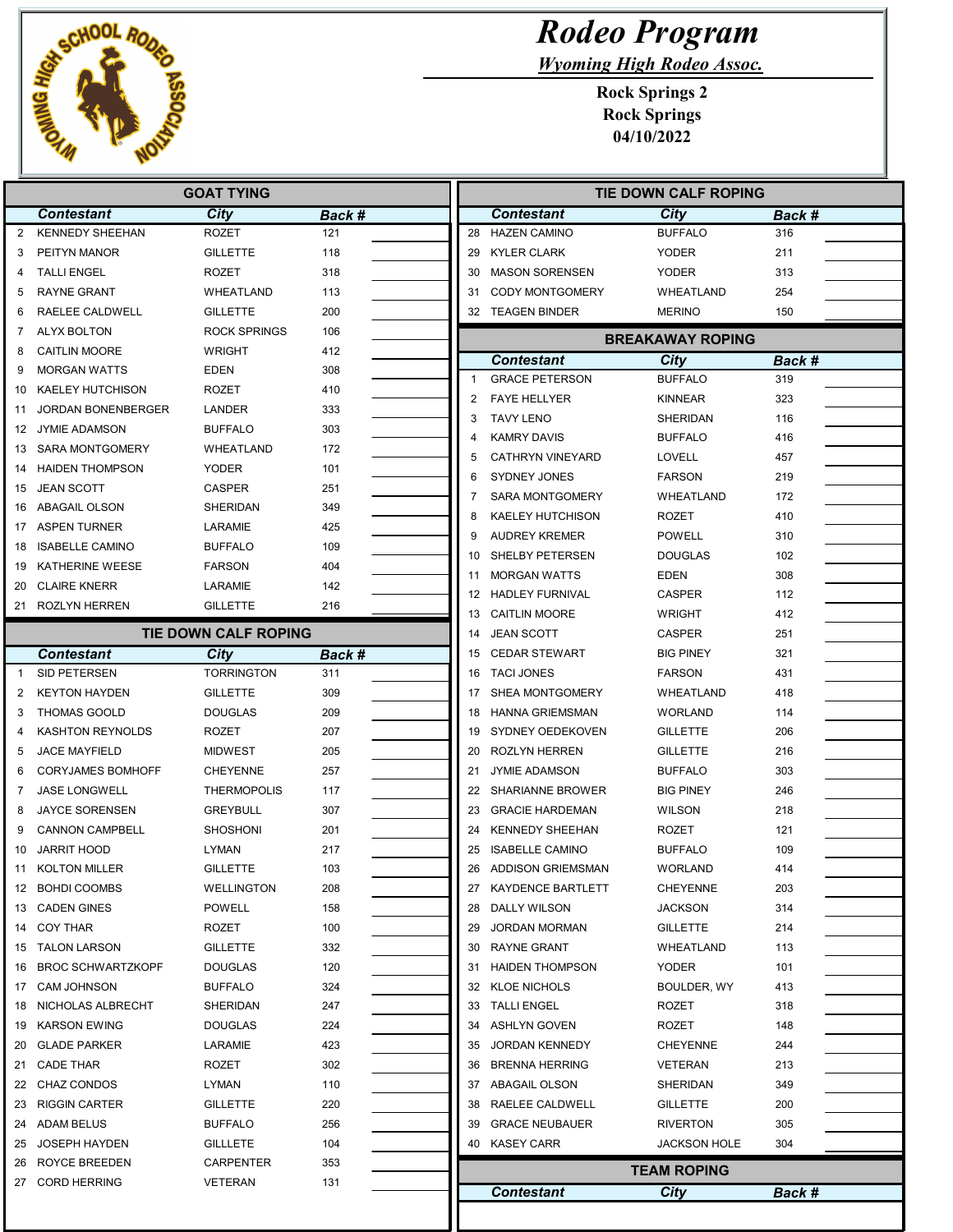

## Rodeo Program

Wyoming High Rodeo Assoc.

| <b>TEAM ROPING</b> |                                                |                                |            | <b>TEAM ROPING</b> |                     |                                              |                                    |            |
|--------------------|------------------------------------------------|--------------------------------|------------|--------------------|---------------------|----------------------------------------------|------------------------------------|------------|
|                    | <b>Contestant</b>                              | City                           | Back #     |                    |                     | <b>Contestant</b>                            | <b>City</b>                        | Back #     |
| $\mathbf{1}$       | SYDNEY JONES                                   | <b>FARSON</b>                  | 219        |                    |                     | 28 GRIFFIN ROMERO                            | <b>ROCK SPRINGS</b>                | 426        |
|                    | <b>CASHTON JONES</b>                           | <b>FARSON</b>                  | 347        |                    |                     | <b>KYLER NOVACEK</b>                         | <b>EATON</b>                       | 138        |
| 2                  | <b>RAYNE GRANT</b>                             | WHEATLAND                      | 113        |                    |                     | 29 KAELEY HUTCHISON                          | <b>ROZET</b>                       | 410        |
|                    | NICHOLAS ALBRECHT                              | SHERIDAN                       | 247        |                    |                     | <b>CADE THAR</b>                             | <b>ROZET</b>                       | 302        |
| 3                  | <b>TEAGAN BENTLEY</b>                          | <b>CASPER</b>                  | 107        |                    |                     | 30 TATE BISHOP                               | <b>BURNS</b>                       | 105        |
|                    | <b>MASON TROLLINGER</b>                        | CASPER                         | 122        |                    |                     | <b>JHETT LONGWELL</b>                        | <b>THERMOPOLIS</b>                 | 317        |
| 4                  | <b>HADLEY FURNIVAL</b>                         | <b>CASPER</b>                  | 112        |                    |                     | 31 DILLON JOHNSON                            | <b>BELT</b>                        | 162        |
|                    | KASHTON REYNOLDS                               | <b>ROZET</b>                   | 207        |                    |                     | JADE ESPENSCHEID                             | <b>BIG PINEY</b>                   | 111        |
| 5                  | <b>HAIDEN THOMPSON</b><br><b>JACE MAYFIELD</b> | YODER<br>MIDWEST               | 101<br>205 |                    |                     | 32 ADDISON GRIEMSMAN<br><b>CAITLIN MOORE</b> | <b>WORLAND</b><br><b>WRIGHT</b>    | 414<br>412 |
|                    |                                                | <b>WILSON</b>                  | 218        |                    |                     | 33 CAM JOHNSON                               |                                    | 324        |
| 6                  | <b>GRACIE HARDEMAN</b><br><b>AUDREY KREMER</b> | <b>POWELL</b>                  | 310        |                    |                     | <b>CAEL ESPENSCHEID</b>                      | <b>BUFFALO</b><br><b>BIG PINEY</b> | 411        |
| $\overline{7}$     | <b>ROYCE BREEDEN</b>                           | <b>CARPENTER</b>               | 353        |                    | 34                  | <b>CADEN GINES</b>                           | <b>POWELL</b>                      | 158        |
|                    | KYLE KOFRON                                    | <b>CHEYENNE</b>                | 132        |                    |                     | <b>JAYCE SORENSEN</b>                        | <b>GREYBULL</b>                    | 307        |
| 8                  | <b>RIGGIN CARTER</b>                           | <b>GILLETTE</b>                | 220        |                    | 35                  | <b>MCCOY LONGWELL</b>                        | <b>THERMOPOLIS</b>                 | 204        |
|                    | <b>RUGER CARTER</b>                            | <b>GILLETTE</b>                | 439        |                    |                     | <b>JASE LONGWELL</b>                         | <b>THERMOPOLIS</b>                 | 117        |
| 9                  | <b>WYATT RAMSOUR</b>                           | <b>CASPER</b>                  | 133        |                    | 36                  | ADAM BELUS                                   | <b>BUFFALO</b>                     | 256        |
|                    | ROWDY ALAMEDA                                  | <b>SARATOGA</b>                | 255        |                    |                     | <b>GARRETT TITMUS</b>                        | <b>THERMOPOLIS</b>                 | 159        |
| 10                 | <b>CAYTLEN VINEYARD</b>                        | LOVELL                         | 157        |                    |                     | 37 KALEB MILLER                              | <b>BIG PINEY</b>                   | 429        |
|                    | <b>JARRIT HOOD</b>                             | LYMAN                          | 217        |                    |                     | COOPER JONES                                 | <b>FARSON</b>                      | 409        |
| 11                 | <b>CHAZ CONDOS</b>                             | LYMAN                          | 110        |                    | <b>POLE BENDING</b> |                                              |                                    |            |
|                    | <b>BRAXTON CONDOS</b>                          | LYMAN                          | 405        |                    |                     | <b>Contestant</b>                            | City                               | Back #     |
|                    | 12 GLADE PARKER<br><b>GRADY LONGWELL</b>       | LARAMIE<br><b>EVANSVILLE</b>   | 423        |                    | 1                   | <b>FAYE HELLYER</b>                          | <b>KINNEAR</b>                     | 323        |
|                    | 13 THOMAS GOOLD                                |                                | 422        |                    | $\overline{2}$      | <b>AVA RENO</b>                              | <b>GILLETTE</b>                    | 420        |
|                    | <b>COY THAR</b>                                | <b>DOUGLAS</b><br><b>ROZET</b> | 209<br>100 |                    | 3                   | <b>KLOE NICHOLS</b>                          | BOULDER, WY                        | 413        |
|                    | 14 TELL TAVEGIE                                | NEWCASTLE                      | 261        |                    | 4                   | <b>GRACIE HARDEMAN</b>                       | <b>WILSON</b>                      | 218        |
|                    | PATE TAVEGIE                                   | NEWCASTLE                      | 337        |                    | 5                   | ROBERTA CORDINGLY                            | <b>WHEATLAND</b>                   | 123        |
|                    | 15 SID PETERSEN                                | <b>TORRINGTON</b>              | 311        |                    | 6                   | RACHEL SWEET                                 | NEWCASTLE                          | 134        |
|                    | KYLER CLARK                                    | <b>YODER</b>                   | 211        |                    | 7                   | <b>JORDAN MORMAN</b>                         | <b>GILLETTE</b>                    | 214        |
|                    | 16 TALON LARSON                                | <b>GILLETTE</b>                | 332        |                    | 8                   | <b>CLAIRE KNERR</b>                          | LARAMIE                            | 142        |
|                    | <b>KEYTON HAYDEN</b>                           | <b>GILLETTE</b>                | 309        |                    | 9                   | <b>KATELYN FISHER</b>                        | <b>RIVERTON</b>                    | 128        |
|                    | 17 COLTON STONE                                | <b>GILLETTE</b>                | 338        |                    | 10                  | <b>CAYTLEN VINEYARD</b>                      | <b>LOVELL</b>                      | 157        |
|                    | <b>CAYDEN RANKIN</b>                           | <b>GILLETTE</b>                | 438        |                    | 11                  | <b>HAIDEN THOMPSON</b>                       | <b>YODER</b>                       | 101        |
| 18                 | SARA MONTGOMERY                                | WHEATLAND                      | 172        |                    | 12                  | JYMIE ADAMSON                                | <b>BUFFALO</b>                     | 303        |
|                    | <b>CODY MONTGOMERY</b>                         | WHEATLAND                      | 254        |                    | 13                  | SHELBY PETERSEN                              | <b>DOUGLAS</b>                     | 102        |
| 19                 | <b>CONNOR THOMAS</b>                           | CHEYENNE                       | 326        |                    |                     | 14 ADELINE NORSTEGAARD                       | <b>GILLETTE</b>                    | 331        |
|                    | LAINE LINNEMAN                                 | ROZET                          | 334        |                    |                     |                                              |                                    |            |
|                    | 20 TAVY LENO<br><b>JOSEPH HAYDEN</b>           | SHERIDAN<br><b>GILLLETE</b>    | 116<br>104 |                    |                     | 15 JORDAN BONENBERGER<br>16 MORGAN WATTS     | LANDER                             | 333<br>308 |
|                    | 21 AVA RENO                                    | <b>GILLETTE</b>                | 420        |                    |                     |                                              | <b>EDEN</b>                        |            |
|                    | <b>CATHRYN VINEYARD</b>                        | LOVELL                         | 457        |                    |                     | 17 TALLI ENGEL                               | ROZET                              | 318        |
|                    | 22 AIDAN RUBY                                  | <b>RIVERTON</b>                | 320        |                    |                     | 18 KATHERINE WEESE                           | <b>FARSON</b>                      | 404        |
|                    | <b>BOHDI COOMBS</b>                            | <b>WELLINGTON</b>              | 208        |                    |                     | 19 CAITLIN MOORE                             | WRIGHT                             | 412        |
|                    | 23 CORD HERRING                                | VETERAN                        | 131        |                    | 20                  | <b>TEANNA JOLOVICH</b>                       | <b>GILLETTE</b>                    | 421        |
|                    | <b>BROC SCHWARTZKOPF</b>                       | <b>DOUGLAS</b>                 | 120        |                    |                     | 21 ABAGAIL OLSON                             | SHERIDAN                           | 349        |
|                    | 24 ASHLYN GOVEN                                | ROZET                          | 148        |                    |                     | 22 JEAN SCOTT                                | CASPER                             | 251        |
|                    | <b>CANNON CAMPBELL</b>                         | SHOSHONI                       | 201        |                    |                     | 23 RAYNE GRANT                               | WHEATLAND                          | 113        |
|                    | 25 SAGE ROMERO                                 | <b>ROCK SPRINGS</b>            | 226        |                    |                     | 24 KASEY CARR                                | <b>JACKSON HOLE</b>                | 304        |
|                    | <b>GATLIN PENDLETON</b>                        | MANILA                         | 222        |                    |                     | 25 SHEA MONTGOMERY                           | WHEATLAND                          | 418        |
|                    | 26 HANNA GRIEMSMAN                             | WORLAND                        | 114        |                    |                     | 26 ALYX BOLTON                               | <b>ROCK SPRINGS</b>                | 106        |
|                    | KOLTON MILLER                                  | GILLETTE                       | 103        |                    |                     | 27 MAKENZI SCOTT                             | ROCK SPRINGS                       | 151        |
|                    | 27 BRENNA HERRING                              | <b>VETERAN</b>                 | 213        |                    |                     | 28 KAYDENCE BARTLETT                         | <b>CHEYENNE</b>                    | 203        |
|                    | <b>MASON SORENSEN</b>                          | YODER                          | 313        |                    |                     | 29 KAMRY DAVIS                               | <b>BUFFALO</b>                     | 416        |
|                    |                                                |                                |            |                    |                     |                                              |                                    |            |